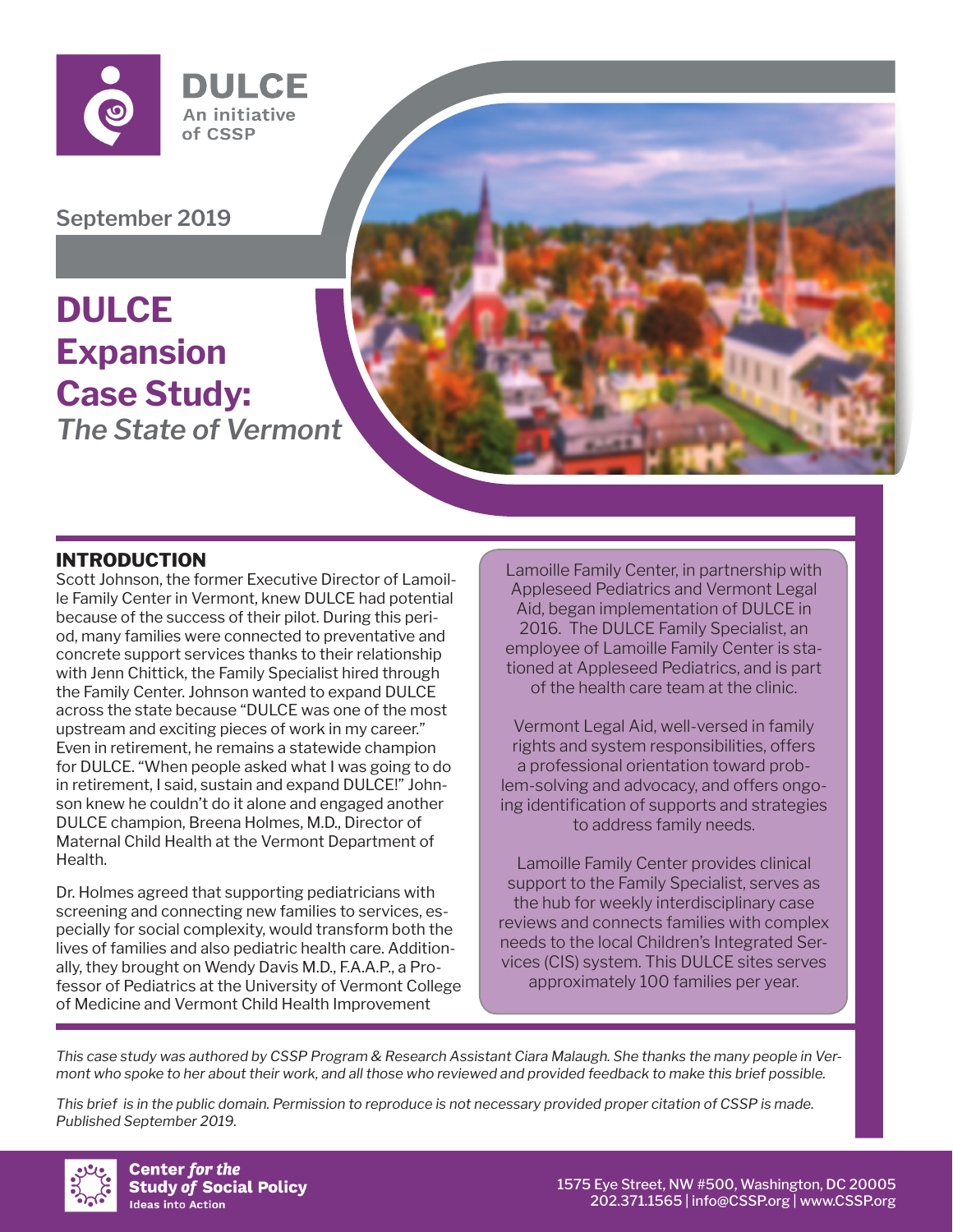Program (VCHIP), who has expertise in Medicaid and maternal-child health. Together, Johnson, Holmes, and Davis form the Vermont DULCE Implementation Team. Their goal? To expand DULCE across the state of Vermont, reaching at least 25% of the state's newborns across 10 or more pediatric practices.

The team envisions DULCE as a universal access point for service providers to reach newborns and their families early, which DULCE does by transforming the pediatric home into a space that screens families for social determinants of health, then referring and connecting families to appropriate social services in the community via warm handoffs.

To fortify the work, the team tapped into the expertise of Reeva Murphy and Kay Johnson, both of whom act as advisors to DULCE expansion. Reeva Murphy is the Deputy Commissioner of the Child Development Division at the VT Department for Children and Families.\* Kay Johnson is a private national consultant on maternal-child health and Medicaid. Together, they have positioned DULCE for statewide adoption by employing three different strategies—rallying the base, educating state leaders and building local connections with community implementers. CSSP supported the Implementation Team's efforts with regular calls to discuss updates and strategize. This brief will detail the team's expansion plan and provide recommendations to other DULCE communities who wish to saturate the approach.

## **RALLYING THE BASE**

For Johnson and Holmes, it was critical to build a large base of people who support and advocate for DULCE. "If we knock on 10 doors, hopefully two or three will open." The Vermont DULCE Implementation Team started this process in July 2017 by building a strategic plan with the help of the DULCE National Center at CSSP, an important first step because it gave them an outline for expansion.

This plan included mapping the key stakeholders for building awareness about and interest in DULCE. In early fall, they met with doctors at the Vermont Child Health Improvement Program (VCHIP) Child Health Advances Measured in Practice (CHAMP) Learning Collaborative, where they gave a presentation on DULCE as one of several promising approaches to addressing social determinants of health and adverse childhood experiences (ACEs). They generated interest among the doctors, none of whom had previous knowledge of the approach. Then, the team embedded DULCE into the Bright Futures Roadshow, which showcased the 4<sup>th</sup> Edition of the AAP Bright Futures to communities around the state.

Bright Futures is of particular importance in Vermont as the three co-editors all call the state their home. The Roadshow went to every district in Vermont and invited medical and community service providers to dinner,

*\* Reeva Murphy stepped down from this role in August 2019.*

during which they gave a presentation about the  $4<sup>th</sup>$  edition of Bright Futures. In total, the roadshow team met with 264 community service providers and 48 medical providers. The very last slide of the presentation was on DULCE as a paragon of Bright Futures screening recommendations, since the approach universally screens for social determinants of health. There were table-talk discussions after dinner, and during the conversation, a global theme emerged: the need to increase capacity for screening in the pediatric home. Universally, DULCE was acknowledged as a promising approach for achieving this goal, and many expressed interest in learning more about the approach. Some even approached Holmes and Davis to say that they wanted DULCE in their practice or community. The Roadshow generated several follow-up conversations between community pediatricians and state leadership about the DULCE approach.

The team continued to build relationships with their base. In March 2018 Holmes and Johnson met with the director of RiseVT and the RiseVT medical director in order to gain insight into RiseVT's successful expansion process. OneCare is Vermont's accountable care organization (ACO) comprised of an extensive network of primary and specialty care physician members, hospitals, post-acute care facilities, and other health care stakeholders. RiseVT a program under the OneCare umbrella and the ACO's lead prevention strategy, using an evidence-based model to engage employers, schools, municipal government, and citizens to improve conditions where people live and lower health care costs. The RiseVT team appreciated the DULCE approach to early intervention and agreed to continue the discussion on how the DULCE team and OneCare could partner in the future. With a strong base comes many advocates, and by meeting with everybody from medical providers to community programmers, the Implementation Team built critical mass for statewide implementation of DULCE.

### **EDUCATING STATE LEADERS**

Alongside building a wide network of support for DULCE, the Implementation Team educated influential state officials, ensuring the groundswell of interest had the infrastructure to support it. In October 2017, the Adverse Childhood Experiences (ACEs) Legislative Working Group of Vermont spent half a day at Lamoille Family Center to learn more about DULCE and its ability to mitigate early-life stress, solidifying the interest of legislative leaders in DULCE.

The working group was interested in DULCE in part because of a law the legislature had recently passed that required hospitals and health care organizations to ensure a "coordinated public health approach to addressing childhood adversity and promoting resilience" starting in 2018. The Green Mountain Care Board, an or-